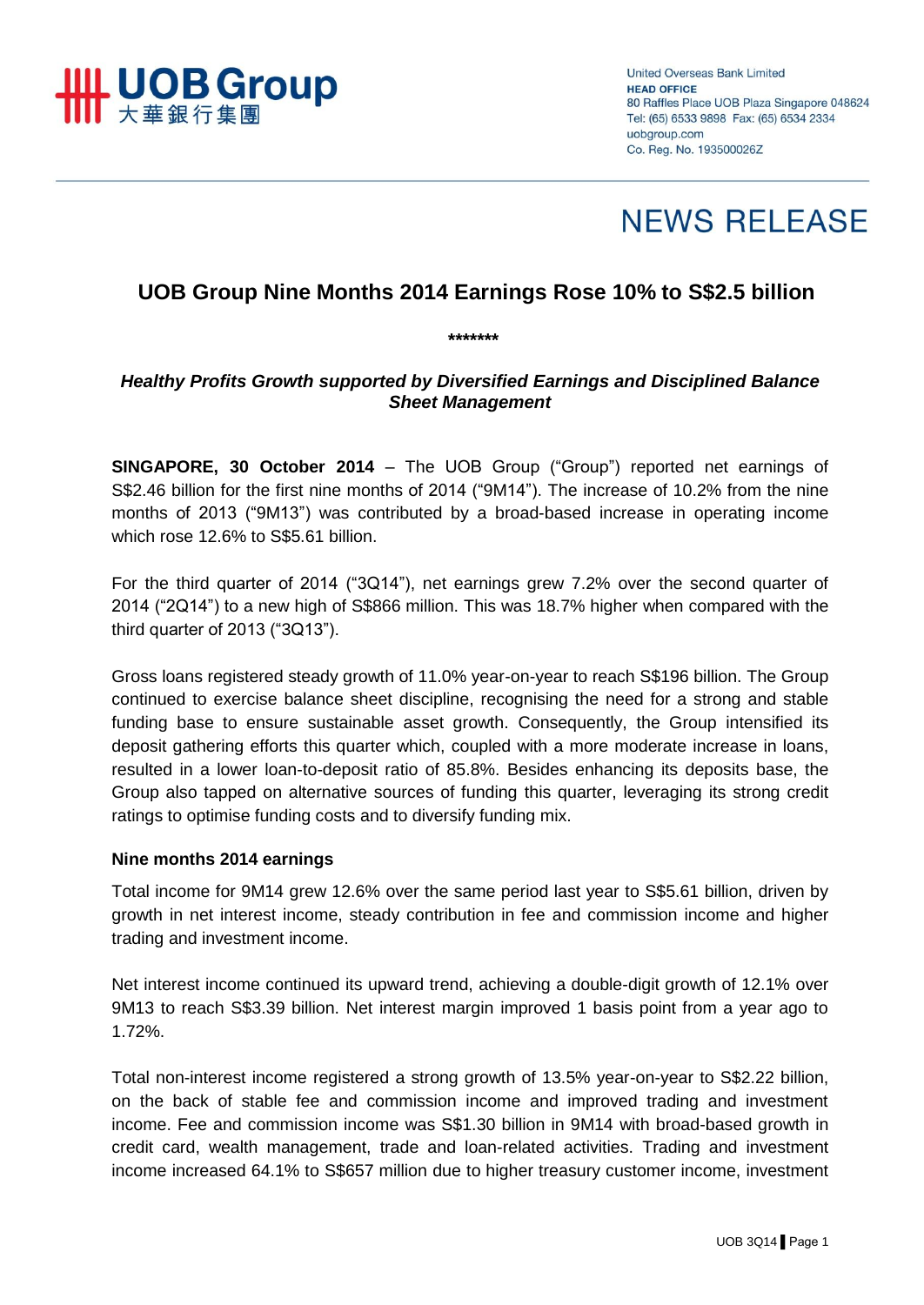gains and trading income on back of improved market sentiments, after concerns over QE tapering in 2013.

Operating expenses increased 9.6% year-on-year to S\$2.34 billion in 9M14 on higher staff and revenue-related expenses to support the Group's growing franchise. With the strong income growth, the expense-to-income ratio improved to 41.8% in 9M14.

Total impairment charges increased to S\$469 million from a year ago due to higher individual impairment on loans relating to a few non-performing accounts in Singapore, Thailand and Indonesia. Including collective impairment of S\$255 million set aside for 9M14, the total loan charge off rate was maintained at 32 basis points.

## **Third quarter 2014 earnings**

#### **3Q14 versus 3Q13**

The Group delivered 3Q14 earnings of S\$866 million, an increase of 18.7% from 3Q13, led by double-digit growth in both net interest income and non-interest income.

Net interest income rose 10.5% from 3Q13 to S\$1.16 billion in 3Q14, driven by higher average loan volume in Singapore and the regional countries. Net interest margin was stable at 1.71%.

Non-interest income for 3Q14 grew 32.1% from a year ago to S\$816 million. Fee and commission income rose 16.8% to S\$475 million in 3Q14 with strong contributions from fund management, wealth management, investment banking as well as loan-related businesses. This was further backed by higher trading and investment income on increased treasury customer flow income and net trading income as a result of favourable market conditions.

The Group recorded S\$800 million of expenses in 3Q14, 11.9% higher from a year ago due to higher staff costs and revenue-related expenses. Total impairment charges were higher at S\$162 million due to a few specific non-performing loan accounts in Thailand and Indonesia.

#### **3Q14 versus 2Q14**

Compared with 2Q14, net earnings increased 7.2% driven by higher contributions from both net interest income and fee income.

Net interest income was 2.7% higher quarter-on-quarter, mainly supported by loan growth. Strong contributions from fund management, wealth management, investment banking as well as loan-related businesses drove fee and commission income up by 15.8%.

Total expenses increased marginally by 1.6% from 2Q14, while total impairment charges were 8.4% higher mainly from collective impairment set aside for loan growth.

#### **Strong balance sheet and capital position**

Gross customer loans grew 11.0% year-on-year and 1.5% over the quarter to S\$196 billion as at 30 September 2014. Loan growth was broad-based across territories and industries.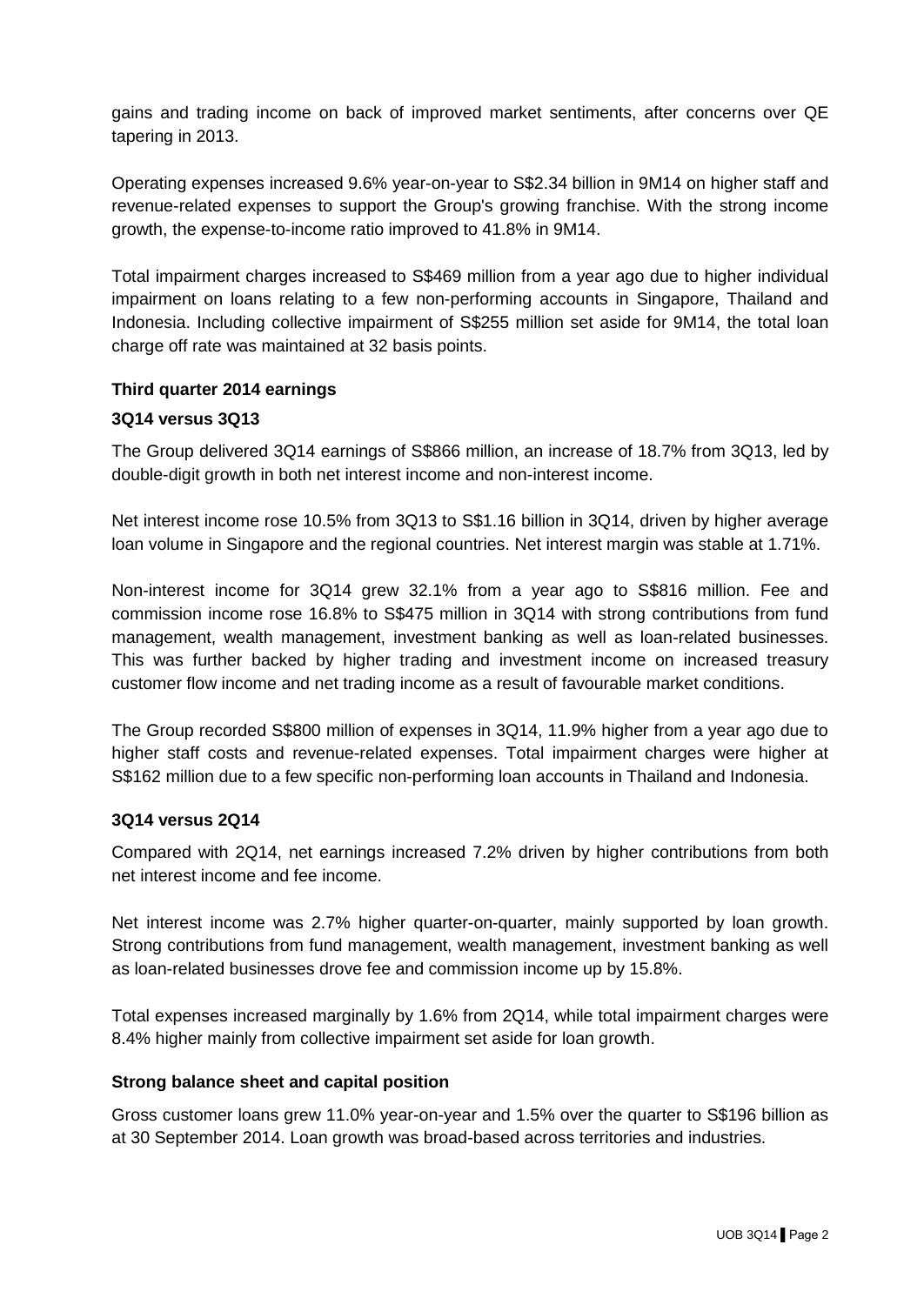With a strong deposit franchise, customer deposits expanded 8.7% from a year ago to S\$224 billion as at 30 September 2014. Compared with 2Q14, the deposit growth was 3.8%. The Group's loan-to-deposit ratio was 85.8%. During the quarter, the Group also tapped on its US\$10 billion EMTN programme for the issuance of US\$500 million and A\$300 million of senior unsecured debts, which further strengthened and diversified the funding base.

Asset quality stayed healthy with the NPL ratio unchanged at 1.2% while NPL coverage remained strong at 146.8%.

Shareholders' equity increased 1.9% from 30 June 2014 to S\$28.6 billion as at 30 September 2014. Compared with 30 September 2013, shareholders' equity was 13.6% higher from net profits as well as available-for-sale reserves. Return on equity for 9M14 was 12.6%.

The Group's capital position remained strong and well above the regulatory minimum requirements with Common Equity Tier 1, Tier 1 and Total Capital Adequacy Ratios at 14.0%, 14.0% and 17.0% respectively as at 30 September 2014.

# **CEO's statement**

Mr Wee Ee Cheong, UOB Group's Deputy Chairman and Chief Executive Officer, said, "We achieved a good set of results, with our continued discipline in balance sheet management and investment in fee-generating capabilities.

"Ensuring a strong funding base remains a key focus to sustain the Bank's growth. Besides strengthening our deposit base, we tapped on alternative sources of funding, such as our EMTN programme, to diversify our funding mix and optimise our funding costs. Our recent US\$500 million and A\$300 million senior unsecured debt issuances were well received by investors.

"The recent award of a branch banking licence in Myanmar reinforces our commitment to the region and our investments in serving our customers' needs."

- ends -